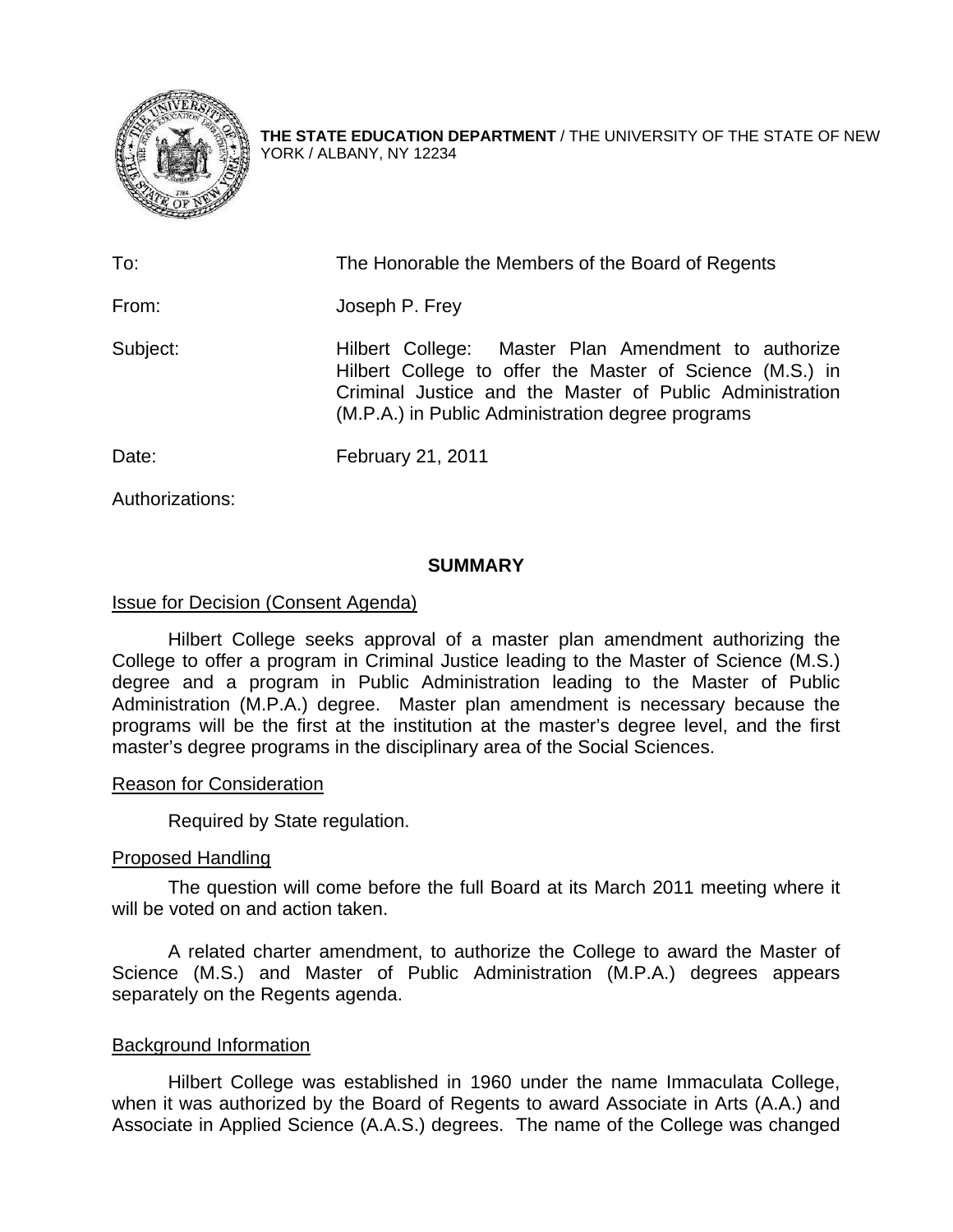to Hilbert College in 1969. In 1992, the College was authorized to award the Bachelor of Arts (B.A.) and Bachelor of Science (B.S.) degrees; in 2006, it was authorized to award the Bachelor of Fine Arts (B.F.A.) degree. The College offers baccalaureate and associate degree programs in the discipline areas of Business, Humanities, and Social Sciences. About 1,100 students, 82 percent of whom are full-time, are enrolled. The faculty includes 44 full-time and 85 part-time staff. The College is located in Hamburg, New York, approximately ten miles south of Buffalo.

 The proposed M.S. in Criminal Justice Administration program builds on the College's undergraduate programs in Criminal Justice, which currently enrolls over 500 full-time students. The purpose of the M.S. program would be to prepare graduate students with the practical, academic and professional skills needed to become effective leaders in the field.

The program consists of 36 credit hours of graduate study in compliance with the standards of the Academy of Criminal Justice Sciences for graduate programs. The initial 15 credit hours constitute a common core curriculum that is shared with the proposed Master of Public Administration (M.P.A.) program to ensure a richer interdisciplinary curricular experience, increased student options, and strong initial enrollments. The curriculum follows an accelerated cohort format. With the exception of an internship elective, each course lasts five weeks and meets during one evening and one extended Saturday session per week. Students would finish the program within an 18-month period. All students would complete a cumulative capstone project which develops over the course of the 18 month program, incorporating original research and a focus on information literacy. It is projected that the first cohort will have 12-15 students. By the fifth year, cohorts are anticipated to reach a maximum of 25 students.

An on-site examination by a peer review team confirmed that classrooms, faculty offices, and student life offices are sufficient to accommodate the anticipated increase of students, faculty, and staff. All classrooms have computer teaching stations, projectors, and video capability and 70 percent have "Smart Boards" or the equivalent. The library has a strong criminal justice collection; graduate students of St. Bonaventure University have been utilizing the library's services for years.

The Criminal Justice Studies Division has 11 full-time faculty. The proposed Master's program includes a core faculty of five members with earned doctorates.

Hilbert College has a strong record of placing graduates in law enforcement and related federal agencies as well as State and local agencies. Research conducted for the College found that in 2009, 505 criminal justice administration-related degrees were conferred at the master's level while an average of 6,940 job openings are projected to be available annually in New York State through growth and replacement.

 The proposed M.P.A. in Public Administration program is designed to provide the credentials and skills necessary for promotion into managerial positions in nonprofit, governmental, and law-related organizations within New York State. The program consists of 36 hours of graduate study, of which 12 credit hours allow the student to concentrate in the study of management in nonprofit, governmental, or law-related organizations. In their first semester, students initiate a research project which will be developed throughout their course of study and culminate in a capstone experience.